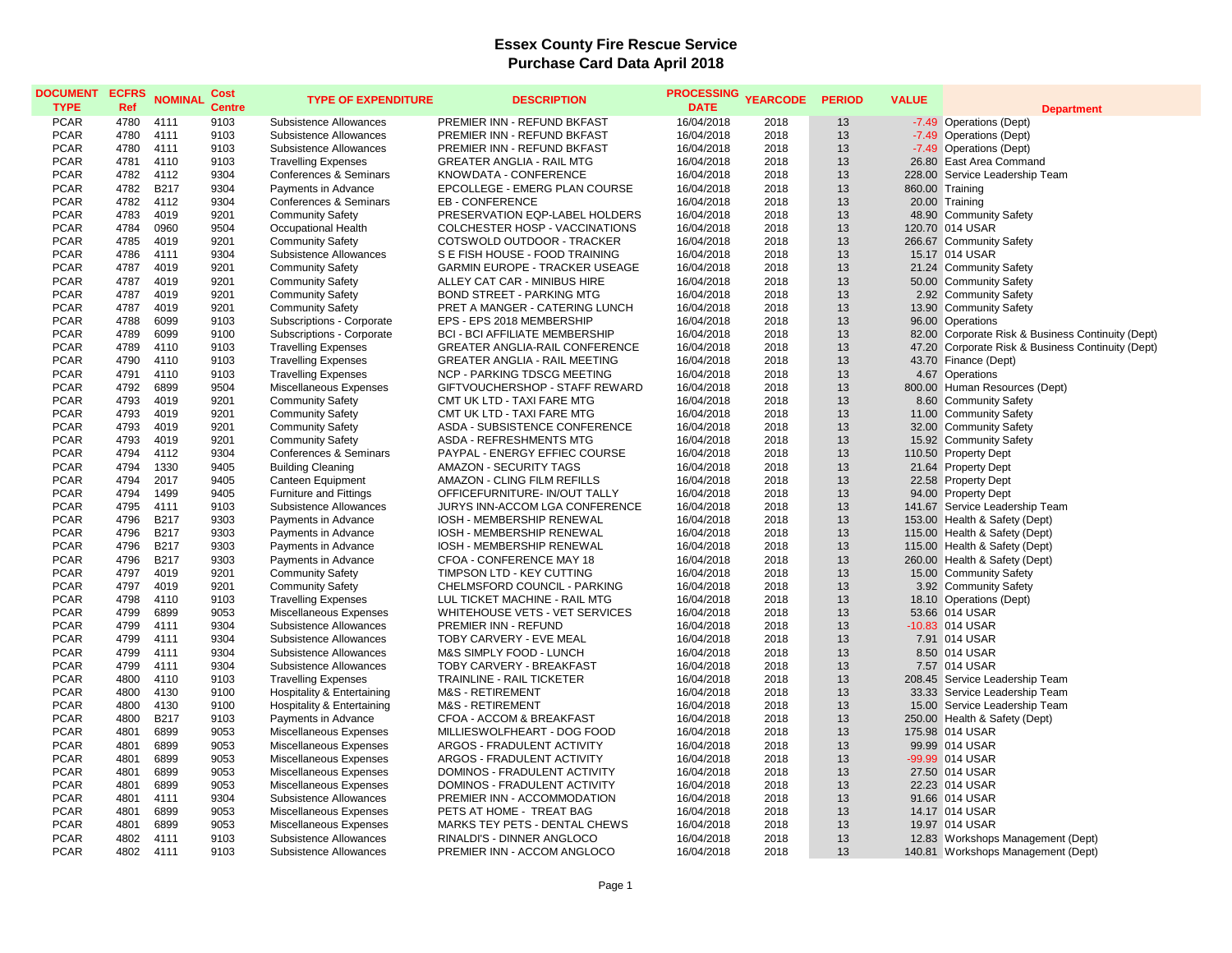| <b>DOCUMENT</b><br><b>TYPE</b> | <b>ECFRS</b><br>Ref | <b>NOMINAL</b>   | Cost<br><b>Centre</b> | <b>TYPE OF EXPENDITURE</b>                                 | <b>DESCRIPTION</b>                                            | <b>PROCESSING</b><br><b>DATE</b> | <b>YEARCODE</b> | <b>PERIOD</b> | <b>VALUE</b> | <b>Department</b>                                |
|--------------------------------|---------------------|------------------|-----------------------|------------------------------------------------------------|---------------------------------------------------------------|----------------------------------|-----------------|---------------|--------------|--------------------------------------------------|
| <b>PCAR</b>                    | 4802                | 4111             | 9103                  | Subsistence Allowances                                     | COSTA - BREAKFAST ANGLOCO                                     | 16/04/2018                       | 2018            | 13            |              | 5.26 Workshops Management (Dept)                 |
| <b>PCAR</b>                    | 4802                | 4111             | 9103                  | Subsistence Allowances                                     | TESCO - LUNCH ANGLOCO                                         | 16/04/2018                       | 2018            | 13            |              | 5.15 Workshops Management (Dept)                 |
| <b>PCAR</b>                    | 4802                | 4111             | 9103                  | Subsistence Allowances                                     | FRANKIE&BENNYS- DINNER ANGLOCO                                | 16/04/2018                       | 2018            | 13            |              | 10.37 Workshops Management (Dept)                |
| <b>PCAR</b>                    | 4802                | 4111             | 9103                  | Subsistence Allowances                                     | BELLA ITALIA - LUNCH ANGLOCO                                  | 16/04/2018                       | 2018            | 13            |              | 10.41 Workshops Management (Dept)                |
| <b>PCAR</b>                    | 4803                | 4005             | 9505                  | <b>IT Consumables</b>                                      | AMAZON - KEYFOB RINGS                                         | 16/04/2018                       | 2018            | 13            | 1.49 ICT     |                                                  |
| <b>PCAR</b>                    | 4803                | 4005             | 9505                  | <b>IT Consumables</b>                                      | AMAZON - KEYFOB CHAINS                                        | 16/04/2018                       | 2018            | 13            | 24.96 ICT    |                                                  |
| <b>PCAR</b>                    | 4803                | 4110             | 9103                  | <b>Travelling Expenses</b>                                 | <b>GREATER ANGLIA - RAIL MEETING</b>                          | 16/04/2018                       | 2018            | 13            |              | 29.60 ICT (Dept)                                 |
| <b>PCAR</b>                    | 4804                | 4111             | 9103                  | Subsistence Allowances                                     | <b>GROUTS - SUBSISTENCE WORKSHOP</b>                          | 16/04/2018                       | 2018            | 13            |              | 98.80 Operations (Dept)                          |
| <b>PCAR</b>                    | 4804                | 4110             | 9103                  | <b>Travelling Expenses</b>                                 | PREMIER INN - PARKING MEETING                                 | 16/04/2018                       | 2018            | 13            |              | 3.33 Operations (Dept)                           |
| <b>PCAR</b>                    | 4804                | 4111             | 9103                  | Subsistence Allowances                                     | SAINSBURYS - SUBSISTENCE                                      | 16/04/2018                       | 2018            | 13            |              | 24.83 Operations (Dept)                          |
| <b>PCAR</b>                    | 4804                | 4110             | 9304                  | <b>Travelling Expenses</b>                                 | LUL TICKET - RAIL COURSE                                      | 16/04/2018                       | 2018            | 13            |              | 12.70 Operations (Dept)                          |
| <b>PCAR</b>                    | 4804                | 4111             | 9304                  | Subsistence Allowances                                     | STARBUCKS - SUBSISTENCE COURSE                                | 16/04/2018                       | 2018            | 13            |              | 5.33 Operations (Dept)                           |
| <b>PCAR</b>                    | 4804                | 4110             | 9304                  | <b>Travelling Expenses</b>                                 | LUL TICKET - RAIL COURSE                                      | 16/04/2018                       | 2018            | 13            |              | 12.70 Operations (Dept)                          |
| <b>PCAR</b>                    | 4804                | 4111             | 9304                  | Subsistence Allowances                                     | <b>GREGGS - SUBSISTENCE COURSE</b>                            | 16/04/2018                       | 2018            | 13            |              | 2.50 Operations (Dept)                           |
| <b>PCAR</b>                    | 4804                | 4110             | 9304                  | <b>Travelling Expenses</b>                                 | LUL TICKET - RAIL COURSE                                      | 16/04/2018                       | 2018            | 13            |              | 12.70 Operations (Dept)                          |
| <b>PCAR</b>                    | 4804                | 4110             | 9103                  | <b>Travelling Expenses</b>                                 | LUL TICKET - RAIL MEETING                                     | 16/04/2018                       | 2018            | 13            |              | 18.10 Operations (Dept)                          |
| <b>PCAR</b>                    | 4804                | 4110             | 9304                  | <b>Travelling Expenses</b>                                 | <b>NCP - PARKING COURSE</b>                                   | 16/04/2018                       | 2018            | 13            |              | 19.50 Operations (Dept)                          |
| <b>PCAR</b>                    | 4805                | <b>B217</b>      | 9304                  | Payments in Advance                                        | UNITED AIRLINES- FLIGHT COURSE                                | 16/04/2018                       | 2018            | 13            |              | 863.51 Training                                  |
| <b>PCAR</b>                    | 4805                | <b>B217</b>      | 9304                  | Payments in Advance                                        | UNITED AIRLINES- FLIGHT COURSE                                | 16/04/2018                       | 2018            | 13            |              | 863.51 Training                                  |
| <b>PCAR</b>                    | 4805                | <b>B217</b>      | 9304                  | Payments in Advance                                        | UNITED AIRLINES- FLIGHT COURSE                                | 16/04/2018                       | 2018            | 13            |              | 863.51 Training                                  |
| <b>PCAR</b>                    | 4805                | B <sub>217</sub> | 9304                  | Payments in Advance                                        | UNITED AIRLINES- FLIGHT COURSE                                | 16/04/2018                       | 2018            | 13            |              | 863.51 Training                                  |
| <b>PCAR</b>                    | 4805                | <b>B217</b>      | 9304                  | Payments in Advance                                        | UNITED AIRLINES- FLIGHT COURSE                                | 16/04/2018                       | 2018            | 13            |              | 863.51 Training                                  |
| <b>PCAR</b>                    | 4805                | <b>B217</b>      | 9304                  | Payments in Advance                                        | UNITED AIRLINES- FLIGHT COURSE                                | 16/04/2018                       | 2018            | 13            |              | 863.51 Training                                  |
| <b>PCAR</b>                    | 4805                | B217             | 9404                  | Payments in Advance                                        | WHITEPAPER - CONFERENCE                                       | 16/04/2018                       | 2018            | 13            |              | 298.00 Purchasing & Supply (Dept)                |
| <b>PCAR</b>                    | 4806                | 4019             | 9201                  | <b>Community Safety</b>                                    | SAINSBURYS- CATERING FIREBREAK                                | 16/04/2018                       | 2018            | 13            |              | 20.64 Community Safety                           |
| <b>PCAR</b>                    | 4806                | 4019             | 9201                  | <b>Community Safety</b>                                    | SAINSBURYS- CATERING FIREBREAK                                |                                  | 2018            | 13            |              | 40.27 Community Safety                           |
| <b>PCAR</b>                    | 4806                | 4019             | 9201                  |                                                            | MORRISONS - CATERING FIREBREAK                                | 16/04/2018                       | 2018            | 13            |              |                                                  |
| <b>PCAR</b>                    |                     |                  |                       | <b>Community Safety</b>                                    |                                                               | 16/04/2018                       |                 | 13            |              | 33.42 Community Safety<br>42.30 Community Safety |
|                                | 4806                | 4019             | 9201                  | <b>Community Safety</b>                                    | SAINSBURYS- CATERING FIREBREAK                                | 16/04/2018                       | 2018            | 13            |              |                                                  |
| <b>PCAR</b>                    | 4806                | 4019             | 9201                  | <b>Community Safety</b>                                    | <b>TESCO - CATERING FIREBREAK</b>                             | 16/04/2018                       | 2018            |               |              | 51.46 Community Safety                           |
| <b>PCAR</b>                    | 4806                | 4019             | 9201                  | <b>Community Safety</b>                                    | MORRISONS - CATERING FIREBREAK                                | 16/04/2018                       | 2018            | 13            |              | 33.81 Community Safety                           |
| <b>PCAR</b>                    | 4806                | 4019             | 9201                  | <b>Community Safety</b>                                    | TESCO - CATERING FIREBREAK                                    | 16/04/2018                       | 2018            | 13            |              | 52.55 Community Safety                           |
| <b>PCAR</b>                    | 4806                | 4019             | 9201                  | <b>Community Safety</b>                                    | SAINSBURYS- CATERING FIREBREAK                                | 16/04/2018                       | 2018            | 13            |              | 42.15 Community Safety                           |
| <b>PCAR</b>                    | 4806                | 4019             | 9201                  | <b>Community Safety</b>                                    | SAINSBURYS- CATERING FIREBREAK                                | 16/04/2018                       | 2018            | 13            |              | 36.00 Community Safety                           |
| <b>PCAR</b>                    | 4806                | 4019             | 9201                  | <b>Community Safety</b>                                    | MORRISONS - CATERING FIREBREAK                                | 16/04/2018                       | 2018            | 13            |              | 54.80 Community Safety                           |
| <b>PCAR</b>                    | 4806                | 4019             | 9201                  | <b>Community Safety</b>                                    | SAINSBURYS- CATERING FIREBREAK                                | 16/04/2018                       | 2018            | 13            |              | 75.77 Community Safety                           |
| <b>PCAR</b>                    | 4806                | 4019             | 9201                  | <b>Community Safety</b>                                    | <b>TESCO - CATERING FIREBREAK</b>                             | 16/04/2018                       | 2018            | 13            |              | 41.70 Community Safety                           |
| <b>PCAR</b>                    | 4806                | 4019             | 9201                  | <b>Community Safety</b>                                    | <b>TESCO - CATERING FIREBREAK</b>                             | 16/04/2018                       | 2018            | 13            |              | 24.47 Community Safety                           |
| <b>PCAR</b>                    | 4806                | 4019             | 9201                  | <b>Community Safety</b>                                    | <b>TESCO - CATERING FIREBREAK</b>                             | 16/04/2018                       | 2018            | 13            |              | 44.34 Community Safety                           |
| <b>PCAR</b>                    | 4807                | 4110             | 9304                  | <b>Travelling Expenses</b>                                 | HXPAYMENTS - CAR PARKING                                      | 18/04/2018                       | 2018            | 13            |              | 42.71 014 USAR                                   |
| <b>PCAR</b>                    | 4807                | 4111             | 9304                  | Subsistence Allowances                                     | PREMIER INN - ACCOM TRAINING                                  | 18/04/2018                       | 2018            | 13            |              | 41.67 014 USAR                                   |
| <b>PCAR</b>                    | 4807                | 4111             | 9304                  | Subsistence Allowances                                     | PREMIER INN- EVE MEAL TRAINING                                | 18/04/2018                       | 2018            | 13            |              | 16.65 014 USAR                                   |
| <b>PCAR</b>                    | 4807                | 4111             | 9304                  | Subsistence Allowances                                     | COSTA COFFEE-BREAKFAST TRAININ                                | 18/04/2018                       | 2018            | 13            |              | 6.16 014 USAR                                    |
| <b>PCAR</b>                    | 4807                | <b>B217</b>      | 9304                  | Payments in Advance                                        | PREMIER INN - ACCOM & MEAL                                    | 18/04/2018                       | 2018            | 13            |              | 72.08 014 USAR                                   |
| <b>PCAR</b>                    | 4807                | <b>B217</b>      | 9304                  | Payments in Advance                                        | PREMIER INN - ACCOM & MEAL                                    | 18/04/2018                       | 2018            | 13            |              | 283.30 014 USAR                                  |
| <b>PCAR</b>                    | 4808                | 2032             | 9301                  | Operational Equip-Initial Purchase CURRYS ONLINE - SAT NAV |                                                               | 18/04/2018                       | 2018            | 13            |              | 333.29 Technical Services (Dept)                 |
| <b>PCAR</b>                    | 4808                | 2030             | 9301                  | <b>Operational Equipment Support</b>                       | AMAZON - STOP WATCH FOR DEMO                                  | 18/04/2018                       | 2018            | 13            |              | 13.32 Technical Services (Dept)                  |
| <b>PCAR</b>                    | 4808                | 2032             | 9301                  |                                                            | Operational Equip-Initial Purchase SURVEYMONKEY - ONLINE EVAL | 18/04/2018                       | 2018            | 13            |              | 280.00 Technical Services (Dept)                 |
| <b>PCAR</b>                    | 4809                | 4110             | 9103                  | <b>Travelling Expenses</b>                                 | C2C - RAIL TRAINING COURSE                                    | 18/04/2018                       | 2018            | 13            | 17.90        | Service Leadership Team                          |
| <b>PCAR</b>                    | 4809                | 4111             | 9103                  | Subsistence Allowances                                     | BARAJEE - EVE MEALS X 4                                       | 18/04/2018                       | 2018            | 13            |              | 67.96 Service Leadership Team                    |
| <b>PCAR</b>                    | 4809                | 4110             | 9103                  | <b>Travelling Expenses</b>                                 | PREMIER INN-PARKING CONFERENCE                                | 18/04/2018                       | 2018            | 13            |              | 4.00 Service Leadership Team                     |
| <b>PCAR</b>                    | 4809                | 4110             | 9103                  | <b>Travelling Expenses</b>                                 | C2C - RAIL CONFERENCE                                         | 18/04/2018                       | 2018            | 13            |              | 26.40 Service Leadership Team                    |
| <b>PCAR</b>                    | 4810                | 4110             | 9103                  | <b>Travelling Expenses</b>                                 | M6 TOLL - TOLL FEE CHARGE                                     | 19/04/2018                       | 2018            | 13            |              | 4.92 Service Leadership Team                     |
| <b>PCAR</b>                    | 4810                | 4111             | 9103                  | Subsistence Allowances                                     | TOBY CARVERY - EVE MEAL MTG                                   | 19/04/2018                       | 2018            | 13            | 8.99         | Service Leadership Team                          |
| <b>PCAR</b>                    | 4810                | 4110             | 9103                  | <b>Travelling Expenses</b>                                 | M6 TOLL - TOLL FEE CHARGE                                     | 19/04/2018                       | 2018            | 13            |              | 4.92 Service Leadership Team                     |
| <b>PCAR</b>                    | 4811                | 3201             | 9400                  | Petrol and Diesel                                          | TROWELL - FUEL CONFERENCE                                     | 19/04/2018                       | 2018            | 13            |              | 38.33 Community Safety (Dept)                    |
| <b>PCAR</b>                    | 4811                | 4002             | 9305                  | Printing - Brochures/Flysheets/Ser AMAZON - PLASTIC WALETS |                                                               | 19/04/2018                       | 2018            | 13            |              | 26.21 Police Collaboration                       |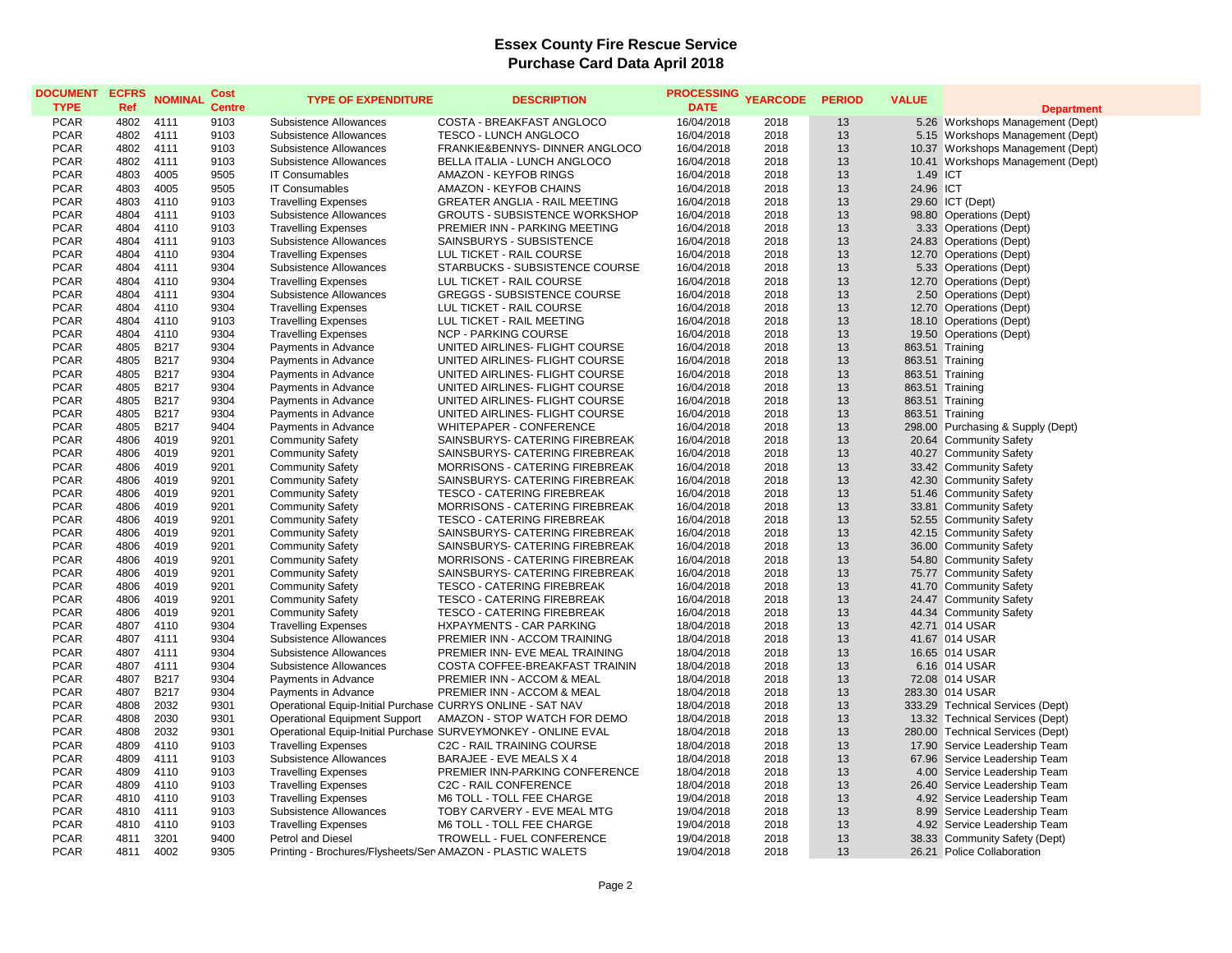| <b>DOCUMENT</b><br><b>TYPE</b> | <b>ECFRS</b><br>Ref | <b>NOMINAL</b> | Cost<br><b>Centre</b> | <b>TYPE OF EXPENDITURE</b>                                   | <b>DESCRIPTION</b>                    | <b>PROCESSING</b><br><b>DATE</b> | <b>YEARCODE</b> | <b>PERIOD</b> | <b>VALUE</b> | <b>Department</b>                 |
|--------------------------------|---------------------|----------------|-----------------------|--------------------------------------------------------------|---------------------------------------|----------------------------------|-----------------|---------------|--------------|-----------------------------------|
| <b>PCAR</b>                    | 4811                | 4002           | 9305                  | Printing - Brochures/Flysheets/Ser FSNBF - BLAZE BEAR & BAGS |                                       | 19/04/2018                       | 2018            | 13            |              | 23.12 Police Collaboration        |
| <b>PCAR</b>                    | 4811                | 4111           | 9305                  | Subsistence Allowances                                       | <b>TESCO - REFRESHMENTS</b>           | 19/04/2018                       | 2018            | 13            |              | 27.31 Police Collaboration        |
| <b>PCAR</b>                    | 4811                | 4111           | 9305                  | Subsistence Allowances                                       | <b>TESCO - REFRESHMENTS</b>           | 19/04/2018                       | 2018            | 13            |              | 9.85 Police Collaboration         |
| <b>PCAR</b>                    | 4812                | 4019           | 9201                  | <b>Community Safety</b>                                      | <b>TESCO - CATERING FIREBREAK</b>     | 19/04/2018                       | 2018            | 13            |              | 81.51 Community Safety            |
| <b>PCAR</b>                    | 4812                | 4019           | 9201                  | <b>Community Safety</b>                                      | <b>TESCO - CATERING FIREBREAK</b>     | 19/04/2018                       | 2018            | 13            |              | 61.28 Community Safety            |
| <b>PCAR</b>                    | 4812                | 4019           | 9201                  | <b>Community Safety</b>                                      | TESCO - CATERING FIREBREAK            | 19/04/2018                       | 2018            | 13            |              | 45.78 Community Safety            |
| <b>PCAR</b>                    | 4812                | 4019           | 9201                  | <b>Community Safety</b>                                      | <b>TESCO - CATERING FIREBREAK</b>     | 19/04/2018                       | 2018            | 13            |              | 27.38 Community Safety            |
| <b>PCAR</b>                    | 4812                | 4019           | 9201                  | <b>Community Safety</b>                                      | <b>BUDGENS - CATERING FIREBREAK</b>   | 19/04/2018                       | 2018            | 13            |              | 4.88 Community Safety             |
| <b>PCAR</b>                    | 4812                | 4019           | 9201                  | <b>Community Safety</b>                                      | SAINSBURYS- CATERING FIREBREAK        | 19/04/2018                       | 2018            | 13            |              | 84.22 Community Safety            |
| <b>PCAR</b>                    | 4813                | 4111           | 9103                  | Subsistence Allowances                                       | PREMIER INN - ACCOM WORKSHOP          | 19/04/2018                       | 2018            | 13            |              | 204.97 Control (Dept)             |
| <b>PCAR</b>                    | 4813                | 4111           | 9103                  | Subsistence Allowances                                       | TABLE TABLE - 3 X EVE MEALS           | 19/04/2018                       | 2018            | 13            |              | 64.74 Control (Dept)              |
| <b>PCAR</b>                    | 4813                | 4111           | 9103                  | Subsistence Allowances                                       | NOVOTEL - 4 X DINNERS BAPCO           | 19/04/2018                       | 2018            | 13            |              | 85.38 Control (Dept)              |
| <b>PCAR</b>                    | 4813                | 4111           | 9103                  | Subsistence Allowances                                       | NOVOTEL - 4 X DINNERS BAPCO           | 19/04/2018                       | 2018            | 13            |              | 100.33 Control (Dept)             |
| <b>PCAR</b>                    | 4813                | 4111           | 9103                  | Subsistence Allowances                                       | LETHEBY&CHRISTOPHE - LUNCH            | 19/04/2018                       | 2018            | 13            |              | 6.92 Control (Dept)               |
| <b>PCAR</b>                    | 4813                | 4111           | 9103                  | Subsistence Allowances                                       | LETHEBY&CHRISTOPHE - LUNCH X 3        | 19/04/2018                       | 2018            | 13            |              | 18.67 Control (Dept)              |
| <b>PCAR</b>                    | 4813                | 4111           | 9103                  | Subsistence Allowances                                       | LETHEBY&CHRISTOPHE- COFFEE X 3        | 19/04/2018                       | 2018            | 13            |              | 5.75 Control (Dept)               |
| <b>PCAR</b>                    | 4813                | 4111           | 9103                  | Subsistence Allowances                                       | NOVOTEL - 4 X ACCOM BAPCO             | 19/04/2018                       | 2018            | 13            |              | 570.81 Control (Dept)             |
| <b>PCAR</b>                    | 4814                | 4019           | 9201                  | <b>Community Safety</b>                                      | TESCO - CATERING FIREBREAK            | 19/04/2018                       | 2018            | 13            |              | 80.47 Community Safety            |
| <b>PCAR</b>                    | 4814                | 4019           | 9201                  | <b>Community Safety</b>                                      | TESCO - CATERING FIREBREAK            | 19/04/2018                       | 2018            | 13            |              | 50.46 Community Safety            |
| <b>PCAR</b>                    | 4814                | 4019           | 9201                  | <b>Community Safety</b>                                      | <b>TESCO - CATERING FIREBREAK</b>     | 19/04/2018                       | 2018            | 13            |              | 43.10 Community Safety            |
| <b>PCAR</b>                    | 4814                | 4019           | 9201                  | <b>Community Safety</b>                                      | <b>TESCO - CATERING FIREBREAK</b>     | 19/04/2018                       | 2018            | 13            |              | 46.23 Community Safety            |
| <b>PCAR</b>                    | 4814                | 4019           | 9201                  | <b>Community Safety</b>                                      | TESCO - CATERING FIREBREAK            | 19/04/2018                       | 2018            | 13            |              | 29.06 Community Safety            |
| <b>PCAR</b>                    | 4814                | 4019           | 9201                  | <b>Community Safety</b>                                      | SAINSBURYS- CATERING FIREBREAK        | 19/04/2018                       | 2018            | 13            |              | 45.25 Community Safety            |
| <b>PCAR</b>                    | 4814                | 4019           | 9201                  | <b>Community Safety</b>                                      | SAINSBURYS- CATERING FIREBREAK        | 19/04/2018                       | 2018            | 13            |              | 56.60 Community Safety            |
| <b>PCAR</b>                    | 4814                | 4019           | 9201                  | <b>Community Safety</b>                                      | <b>TESCO - CATERING FIREBREAK</b>     | 19/04/2018                       | 2018            | 13            |              | 45.69 Community Safety            |
| <b>PCAR</b>                    | 4815                | 4019           | 9201                  | <b>Community Safety</b>                                      | SAINSBURYS- CATERING FIREBREAK        | 19/04/2018                       | 2018            | 13            |              | 41.67 Community Safety            |
| <b>PCAR</b>                    | 4815                | 4019           | 9201                  | <b>Community Safety</b>                                      | <b>TESCO - CATERING FIREBREAK</b>     | 19/04/2018                       | 2018            | 13            |              | 67.96 Community Safety            |
| <b>PCAR</b>                    | 4815                | 4019           | 9201                  | <b>Community Safety</b>                                      | SAINSBURYS- CATERING FIREBREAK        | 19/04/2018                       | 2018            | 13            |              | 4.33 Community Safety             |
| <b>PCAR</b>                    | 4815                | 4019           | 9201                  | <b>Community Safety</b>                                      | SAINSBURYS- CATERING FIREBREAK        | 19/04/2018                       | 2018            | 13            |              | 44.24 Community Safety            |
| <b>PCAR</b>                    | 4815                | 4019           | 9201                  | <b>Community Safety</b>                                      | <b>TESCO - CATERING FIREBREAK</b>     | 19/04/2018                       | 2018            | 13            |              | 32.80 Community Safety            |
| <b>PCAR</b>                    | 4815                | 4019           | 9201                  | <b>Community Safety</b>                                      | <b>TESCO - CATERING FIREBREAK</b>     | 19/04/2018                       | 2018            | 13            |              | 22.13 Community Safety            |
| <b>PCAR</b>                    | 4815                | 4019           | 9201                  | <b>Community Safety</b>                                      | WETHERSPOONS - LUNCH MTG              | 19/04/2018                       | 2018            | 13            |              | 27.46 Community Safety            |
| <b>PCAR</b>                    | 4816                | <b>B217</b>    | 9210                  | Payments in Advance                                          | IOSH - WORKSHOP TICKETS               | 19/04/2018                       | 2018            | 13            |              | 500.00 Essex Civil Prot ECC       |
| <b>PCAR</b>                    | 4816                | 0962           | 9210                  | <b>Employee Subscriptions</b>                                | <b>EMERGENCY PLAN - MEMBERSHIP</b>    | 19/04/2018                       | 2018            | 13            |              | 96.00 Essex Civil Prot ECC        |
| <b>PCAR</b>                    | 4816                | <b>B217</b>    | 9210                  | Payments in Advance                                          | IOSH - WORKSHOP TICKET                | 19/04/2018                       | 2018            | 13            |              | 35.00 Essex Civil Prot ECC        |
| <b>PCAR</b>                    | 4816                | B217           | 9210                  | Payments in Advance                                          | IOSH - WORKSHOP TICKETS               | 19/04/2018                       | 2018            | 13            |              | 200.00 Essex Civil Prot ECC       |
| <b>PCAR</b>                    | 4816                | 4111           | 9210                  | Subsistence Allowances                                       | <b>ACANTEEN - CATERING MTG</b>        | 19/04/2018                       | 2018            | 13            |              | 31.25 Essex Civil Prot ECC        |
| <b>PCAR</b>                    | 4816                | 4110           | 9210                  | <b>Travelling Expenses</b>                                   | <b>GREATER ANGLIA - RAIL WORKSHOP</b> | 19/04/2018                       | 2018            | 13            |              | 59.20 Essex Civil Prot ECC        |
| <b>PCAR</b>                    | 4816                | 4001           | 9210                  | Stationery                                                   | CARTRIDGE SAVE - INK CARTRIDGE        | 19/04/2018                       | 2018            | 13            |              | 169.46 Essex Civil Prot ECC       |
| <b>PCAR</b>                    | 4816                | 4110           | 9210                  | <b>Travelling Expenses</b>                                   | GREATER ANGLIA - RAIL WORKSHOP        | 19/04/2018                       | 2018            | 13            |              | 143.30 Essex Civil Prot ECC       |
| <b>PCAR</b>                    | 4816                | 4001           | 9210                  | Stationery                                                   | AMAZON - WHITE PLASTIC CARD           | 19/04/2018                       | 2018            | 13            |              | 1.31 Essex Civil Prot ECC         |
| <b>PCAR</b>                    | 4816                | 4001           | 9210                  | Stationery                                                   | AMAZON - WHITE PLASTIC CARD           | 19/04/2018                       | 2018            | 13            |              | 11.92 Essex Civil Prot ECC        |
| <b>PCAR</b>                    | 4817                | 4005           | 9505                  | <b>IT Consumables</b>                                        | AMAZON - PROJECTOR BULB               | 19/04/2018                       | 2018            | 13            |              | 108.49 ICT - Consumables Hardware |
| <b>PCAR</b>                    | 4817                | 4005           | 9505                  | <b>IT Consumables</b>                                        | AMAZON - PHONE CASES                  | 19/04/2018                       | 2018            | 13            |              | 18.32 ICT - Consumables Hardware  |
| <b>PCAR</b>                    | 4817                | 4005           | 9505                  | <b>IT Consumables</b>                                        | TV LICENSING - TV LICIENCE W52        | 19/04/2018                       | 2018            | 13            |              | 147.00 ICT (Dept)                 |
| <b>PCAR</b>                    | 4817                | 4005           | 9505                  | <b>IT Consumables</b>                                        | <b>AMAZON - MEMORY CARD</b>           | 19/04/2018                       | 2018            | 13            |              | 8.98 ICT - Consumables Hardware   |
| <b>PCAR</b>                    | 4817                | 2040           | 9505                  | IT Maintenance and Contracts                                 | DRI TECHSMITH - CAMTASIA              | 19/04/2018                       | 2018            | 13            |              | 173.14 ICT (Dept)                 |
| <b>PCAR</b>                    | 4817                | 2040           | 9505                  | IT Maintenance and Contracts                                 | PAYPAL - REFUND LIQUID FILES          | 19/04/2018                       | 2018            | 13            |              | $-73.72$ ICT (Dept)               |
| <b>PCAR</b>                    | 4817                | 4005           | 9505                  | <b>IT Consumables</b>                                        | AMAZON - EXTENSION CABLE              | 19/04/2018                       | 2018            | 13            |              | 1.83 ICT - Consumables Hardware   |
| <b>PCAR</b>                    | 4817                | 4005           | 9505                  | <b>IT Consumables</b>                                        | AMAZON - EXTENSION CABLE              | 19/04/2018                       | 2018            | 13            |              | 15.10 ICT - Consumables Hardware  |
| <b>PCAR</b>                    | 4817                | 4005           | 9505                  | <b>IT Consumables</b>                                        | AMAZON - PRESENTATION CLICKER         | 19/04/2018                       | 2018            | 13            |              | 23.80 ICT - Consumables Hardware  |
| <b>PCAR</b>                    | 4817                | 4005           | 9505                  | <b>IT Consumables</b>                                        | AMAZON - HDMI CABLE                   | 19/04/2018                       | 2018            | 13            |              | 13.81 ICT - Consumables Hardware  |
| <b>PCAR</b>                    | 4817                | 2040           | 9505                  | IT Maintenance and Contracts                                 | AMAZON - REFUND PERSON CLICKER        | 19/04/2018                       | 2018            | 13            |              | -23.73 ICT - Consumables Hardware |
| <b>PCAR</b>                    | 4817                | 4005           | 9505                  | <b>IT Consumables</b>                                        | AMAZON - USB CABLE                    | 19/04/2018                       | 2018            | 13            |              | 13.44 ICT - Consumables Hardware  |
| <b>PCAR</b>                    | 4817                | 2040           | 9505                  | IT Maintenance and Contracts                                 | J2 EFAX - MONTHLY SUBSCRIPTION        | 19/04/2018                       | 2018            | 13            |              | 7.50 ICT (Dept)                   |
| <b>PCAR</b>                    | 4817                | 4005           | 9505                  | <b>IT Consumables</b>                                        | AMAZON - PRESENTATION CLICKER         | 19/04/2018                       | 2018            | 13            |              | 24.14 ICT - Consumables Hardware  |